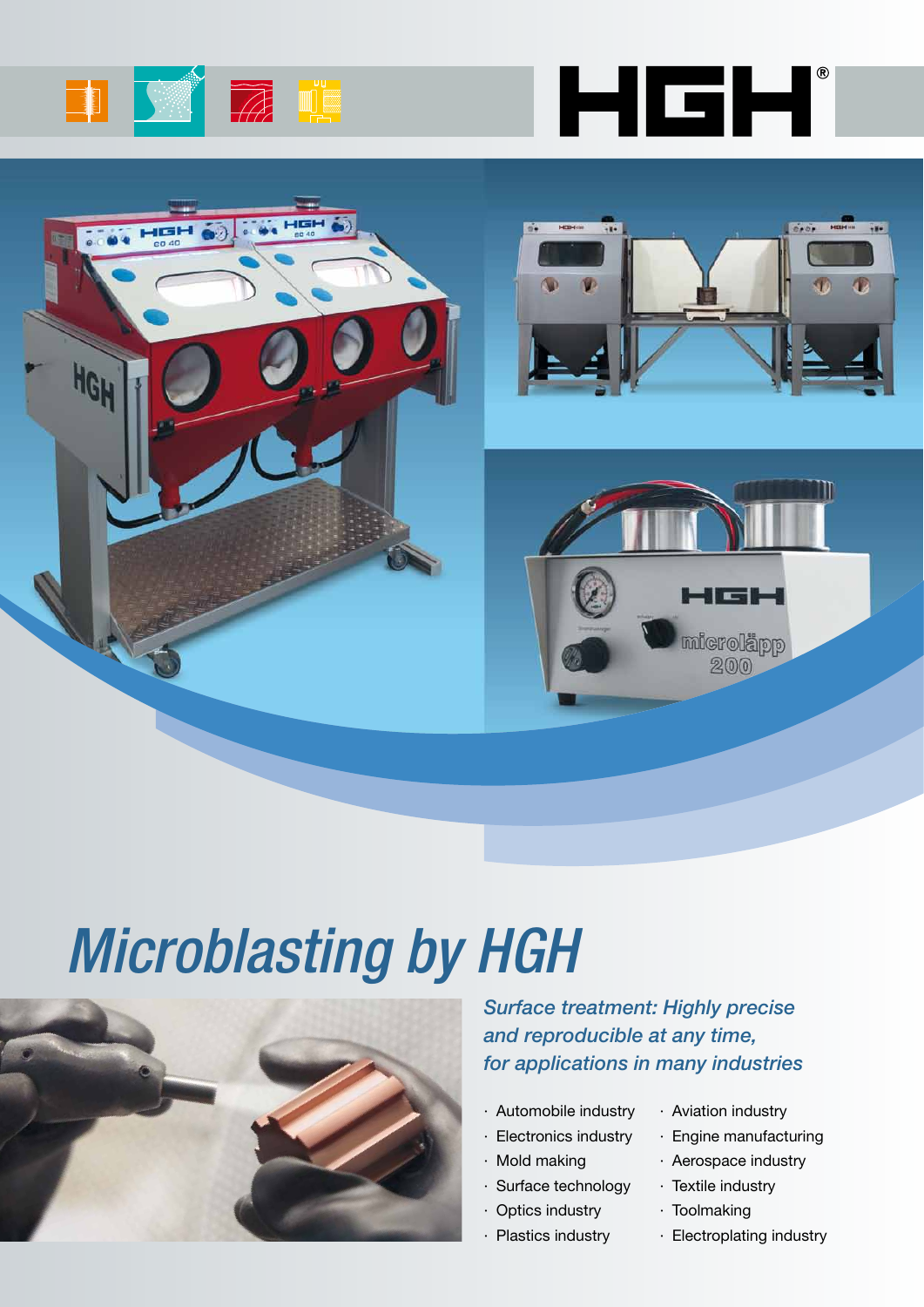



- Fold-down front
- Flap opens to 90°
- 1 key switch
- • Model 8060 incl. turntable and mobile base frame

| Model                            | <b>HGH 6040</b>  | <b>HGH 7050</b>  | <b>HGH 8060</b>  |
|----------------------------------|------------------|------------------|------------------|
| Working space<br>dimensions [mm] | 560 x 350 x 250  | 680 x 450 x 300  | 780 x 550 x 310  |
| Door dimensions [mm]             | 600 x 230        | 750 x 280        | 850 x 280        |
| Cabinet dimensions [mm]          | 705 x 720 x 1360 | 855 x 830 x 1400 | 955 x 935 x 1570 |
| Workpiece weight [kg]            | max. 100         | max. 100         | max. 300         |

HGH 7050



## 2-step cabinet made by HGH

- Fold-down front
- Flap opens to 90°
- 2 key switches
- Mobile base frame with adjustable feet and blasting agent storage tray
- Model 7050 DUO incl. turntable

| Model                            | <b>HGH 6040 DUO</b> | <b>HGH 7050 DUO</b> |
|----------------------------------|---------------------|---------------------|
| Working space<br>dimensions [mm] | 560 x 350 x 250     | 680 x 450 x 300     |
| Door dimensions [mm]             | 600 x 230           | 750 x 280           |
| Cabinet dimensions [mm]          | 1300 x 720 x 1500   | 1700 x 830 x 1550   |
| Workpiece weight [kg]            | max. 100            | max. 100            |

### Accessories

| Accessories                 | <b>Model</b> |           |           |            |      |      |      |      |               |
|-----------------------------|--------------|-----------|-----------|------------|------|------|------|------|---------------|
| • Available as an option    | 6040         | 7050      | 8060      | <b>DUO</b> | 1100 | 1300 | 1700 | 2200 | <b>Tandem</b> |
| Microblast 100              |              |           | $\bullet$ |            |      |      |      |      |               |
| Microblast 200              |              |           |           | ٠          |      |      |      |      |               |
| Integrated microblasting    |              |           | ٠         | $\bullet$  |      |      |      |      |               |
| Height adjustment           |              | ٠         | $\bullet$ | $\bullet$  |      |      |      |      |               |
| Mobile base frame           |              |           | ٠         |            |      |      |      |      |               |
| Blasting agent storage tray |              | $\bullet$ | $\bullet$ |            |      |      |      |      |               |
| Door opening                |              |           | ٠         | ٠          |      |      |      |      |               |
| Screw intake                |              |           |           |            |      |      |      |      |               |



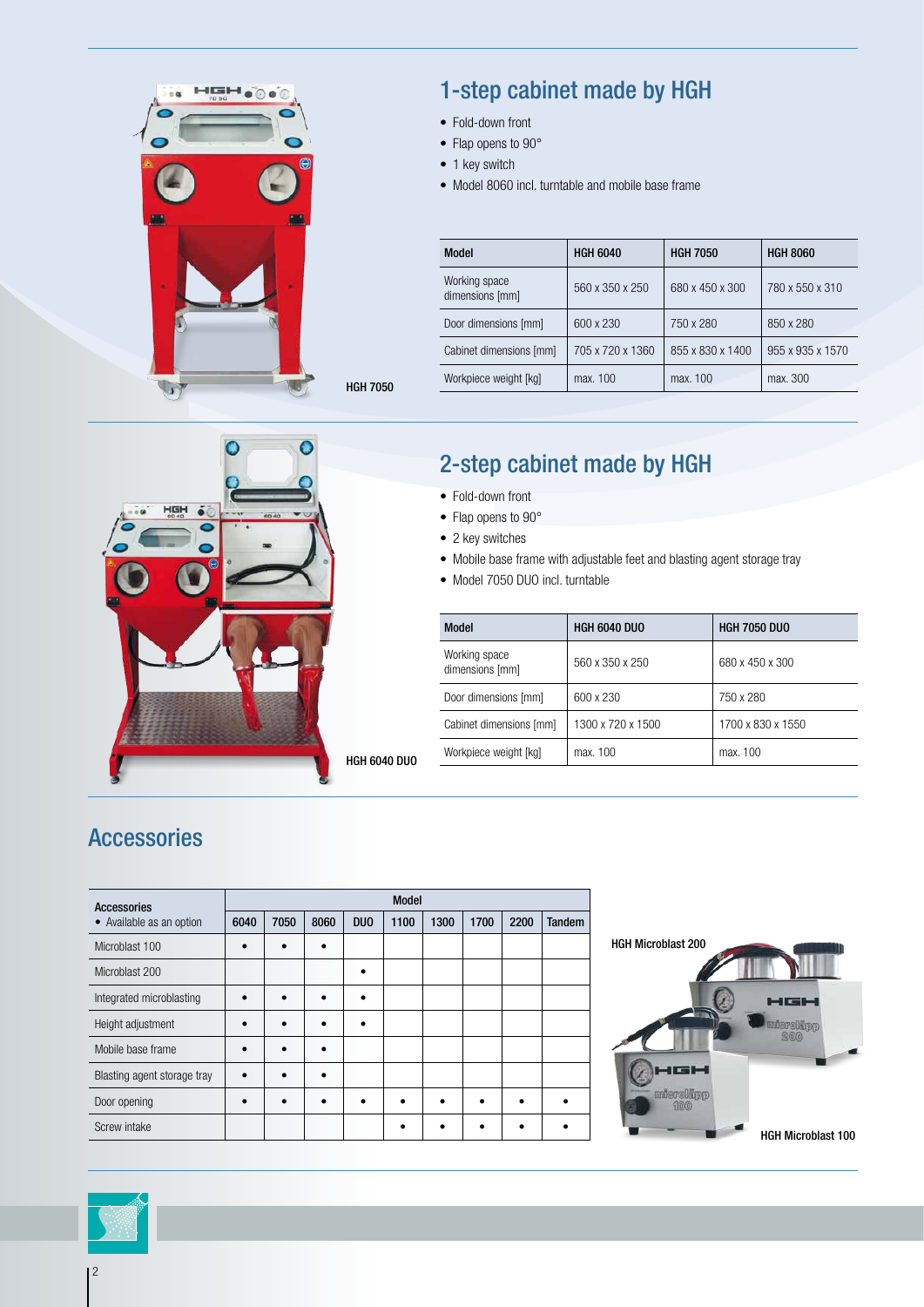### 1-step cabinet, large

- • Version designed as an injector system
- • Version designed as a pressure blasting system *(information in italics)*

| Model           | <b>HGH 1100</b>    | <b>HGH 1300</b>    | <b>HGH 1700</b>    | <b>HGH 2200</b>    |
|-----------------|--------------------|--------------------|--------------------|--------------------|
| Working space   | 1100 x 800 x 740   | 1370 x 890 x 810   | 1700 x 1400 x 1100 | 2200 x 1400 x 1100 |
| dimensions [mm] | 1100 x 930 x 830   | 1370 x 1020 x 890  | 1700 x 1400 x 1100 | 2200 x 1400 x 1100 |
| Door            | 690 x 620          | 790 x 690          | 1290 x 990         | 1290 x 990         |
| dimensions [mm] | 830 x 720          | 920 x 780          | 1290 x 990         | 1290 x 990         |
| Cabinet         | 1250 x 1280 x 2000 | 1520 x 1400 x 2080 | 1750 x 2080 x 2350 | 2350 x 2080 x 2350 |
| dimensions [mm] | 1250 x 1525 x 2100 | 1520 x 1630 x 2170 | 1750 x 2080 x 2350 | 2350 x 2080 x 2350 |
| Workpiece       | max. 350           | max. 350           | max. 1000          | max. 1000          |
| weight [kg]     | max. 350           | max. 350           | max. 1000          | max. 1000          |



# 2-step cabinet, large

- • Injector system, tandem
- Loading system through 2 cabinets

| <b>Model</b>                     | <b>HGH 1100 Tandem</b> |
|----------------------------------|------------------------|
| Working space<br>dimensions [mm] | 1100 x 800 x 740       |
| Door dimensions [mm]             | 690 x 620              |
| Cabinet dimensions [mm]          | 1250 x 1280 x 2000     |
| Workpiece weight [kg]            | max. 350               |
| <b>Model</b>                     | HGH 1300 Tandem        |
| Working space<br>dimensions [mm] | 1370 x 890 x 810       |
| Door dimensions [mm]             | 790 x 690              |
| Cabinet dimensions [mm]          | 1520 x 1400 x 2080     |

- 
- 1 turntable



# Blasting media from HGH

Workpiece weight [kg] | max. 350

We have a large selection of blasting agents that are tailored exactly to your application. You will find a selection here.

| SM 2002A - Grain size: 50-70 µm                                                                      | SM 2002G - Grain size: 150-250 µm                                   | SM 2552GT - Grain size: 30 µm                                                                   |  |  |
|------------------------------------------------------------------------------------------------------|---------------------------------------------------------------------|-------------------------------------------------------------------------------------------------|--|--|
| Removing the<br>martensitic layer.<br>First stage of the<br>two- or multi-stage<br>blasting process. | Creates a silky luster<br>on Duroplast, V2A,<br>and aluminum molds. | Surface compaction.<br>Anti-stick compaction<br>in the two- or multi-stage<br>blasting process. |  |  |
| SM 2490A – Grain size: 0.1–0.4 mm                                                                    | SM 2915A - Grain size: 90 um                                        | SM 2005K – Grain size: 0.2–0.4 mm                                                               |  |  |
| Descaling, derusting,                                                                                | Preparing an adhesive                                               | Cleaning screws,                                                                                |  |  |